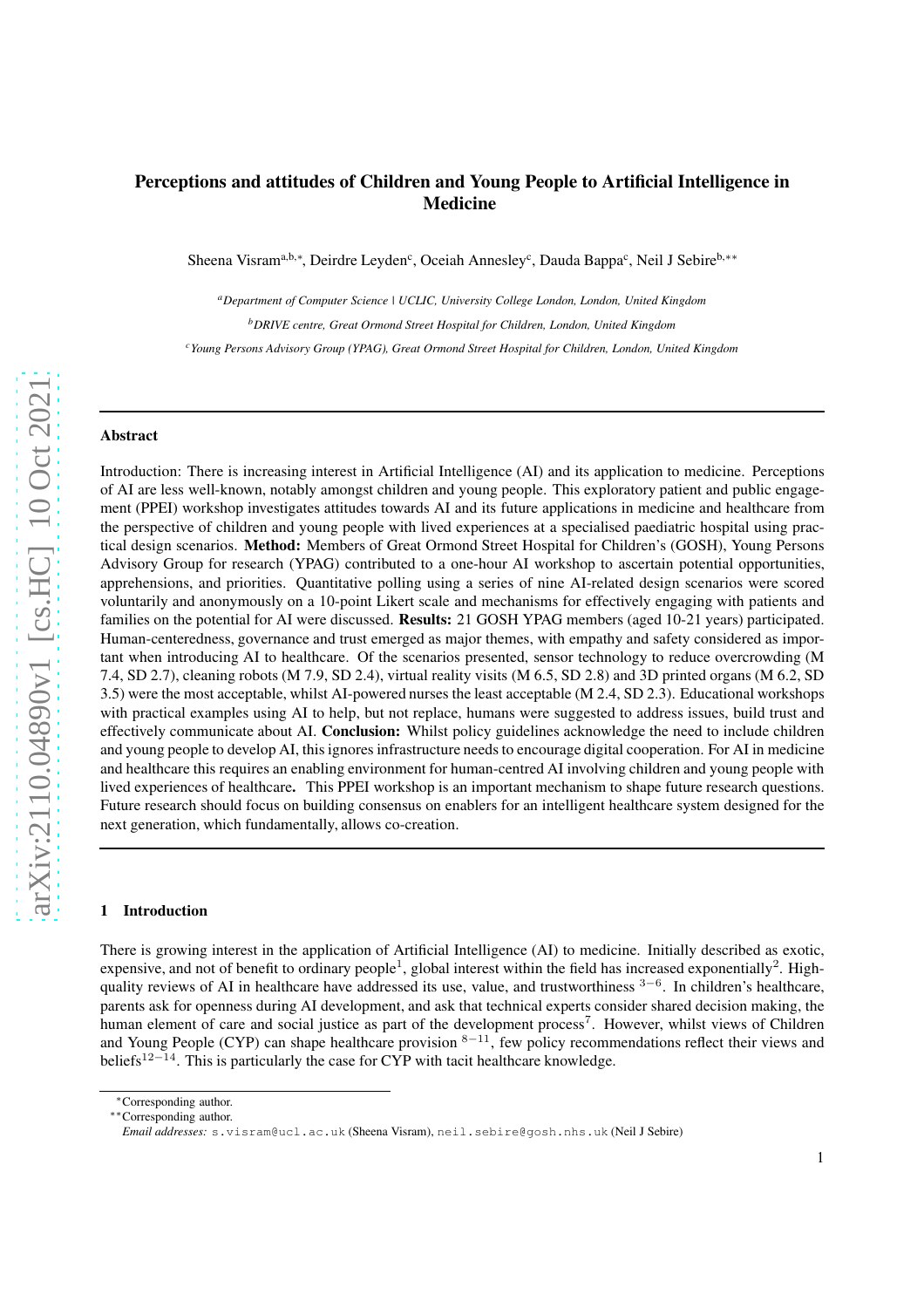Great Ormond Street Hospital for children (GOSH) is the largest paediatric centre in the UK and an international centre of excellence for many clinical specialties. As part of the hospital, the Digital Research, Informatics, and Virtual Environments (DRIVE) unit aims to accelerates research and deployment of new technology including working with patients and families to optimise technologies such as AI. The Young Persons Advisory Group (YPAG) is a patient and public involvement group embedded at the hospital comprising CYP who are interested in improving health by advising on research, and forms part of a national network (Generation R).

Using a workshop entitled AI&me, we address a current deficit in AI healthcare policy and practice, by exploring the perspective of CYP with lived experiences of healthcare including establishing priorities of GOSH YPAG in an exploratory PPEI design workshop on Healthcare AI.

# 2 Method

A single design workshop examined perceptions and attitudes of CYP on AI applications in medicine and healthcare. Findings were reported using the COREQ 32-point checklist for focus group reflexivity, design and analysis (included as a supplement) $18$ 

### 2.1 Sampling

Members of GOSH YPAG contributed to an exploratory engagement workshop run virtually, lasting one hour to explore their perceptions of AI in medicine and healthcare. They rated levels of comfort with AI-related design scenarios and discussed mechanisms to effectively engage with patients and families on AI's future potential.

#### 2.2 Design

The virtual workshop opened with a short broad discussion about AI, after which nine design scenarios were presented, including: Virtual Reality visits to hospitals, cleaning robots, talking robots, chatbots to diagnose disease, self-driving vehicles, AI-powered nurses, 3D printed hearts and sensor technology to reduce overcrowding. These were developed from a recent survey of 2000 parents<sup>15</sup> and predominantly focused on healthcare applications of technologies intended to delight, inform, predict, automate or diagnose/treat.

#### 2.3 Data collection

Quantitative polling of scenarios was undertaken anonymously using a 10-point Likert-scale. To collect comments, a virtual chat function and an agile, Audience Response System (Mentimeter AB, Stockholm, Stockholms Lan, Sweden) were used since these are effective for encouraging participation in virtual learning environments<sup>16,17</sup>. Comments were collected verbatim.

#### 2.4 Data analysis

Inductive qualitative content analysis identified concepts and emergent themes using NVivo for Windows v.1.4.1 (QSR Inter- national, Melbourne, Australia) to shape future research questions, as there is limited existing qualitative research regarding perceptions of AI in medicine and healthcare amongst CYP with lived experiences. This involved data familiarisation, immersion and iterative identification of codes, concepts, phrases and language. Open codes were collated under emerging themes and findings supported by verbatim quotes.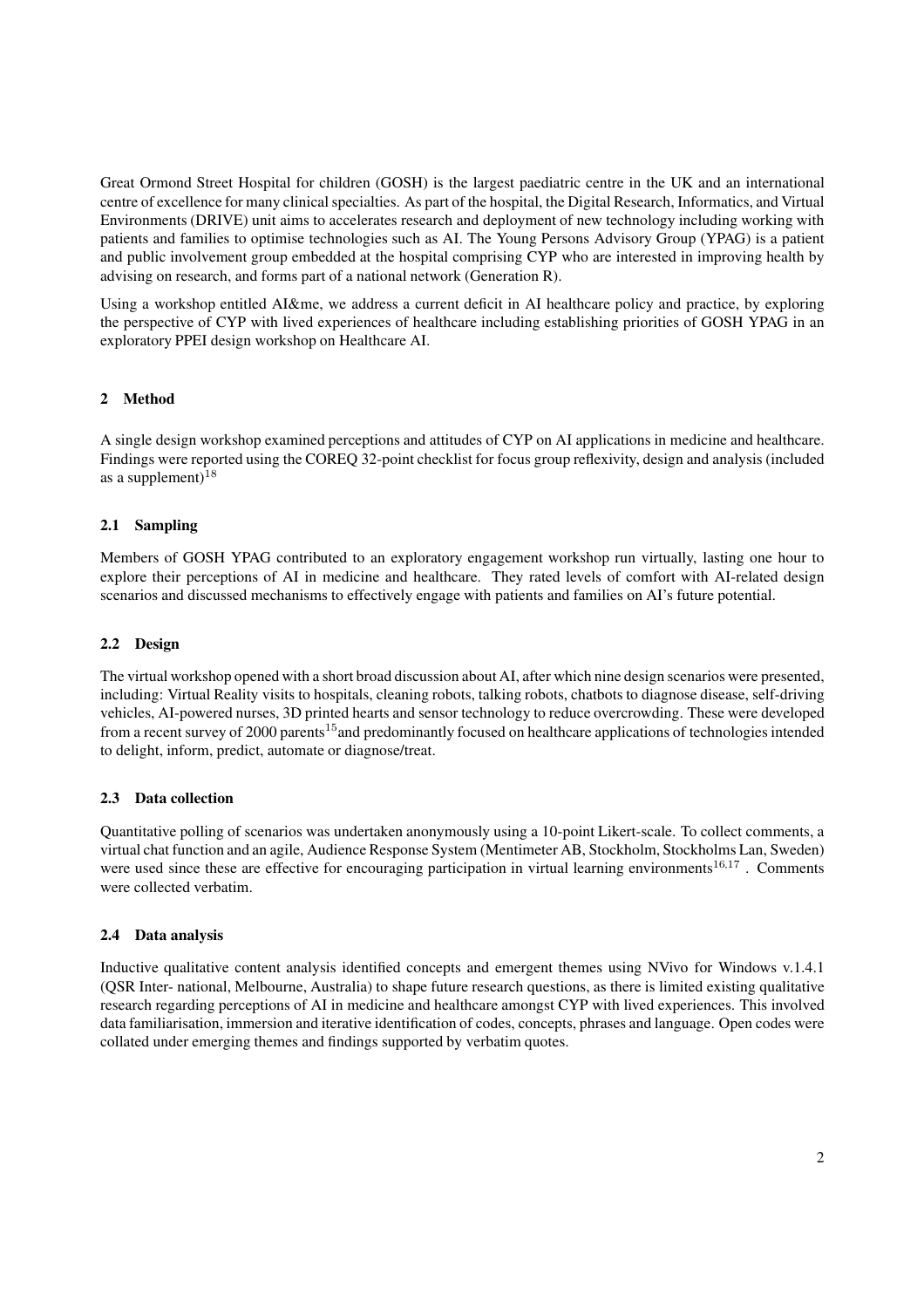# 3 Results

21 YPAG members (aged 10- 21 years) participated, generating 128 unique comments across platforms.

The language used by participants comprised words that described how AI made them feel (58 generalised occurrences that included affect, care, compassion, consider, experience and fear), AI was commonly referred to as a 'robot' (18 incidents) and 'creepy' on six occasions. Patients were commonly mentioned (18 occurrences) and generalised words relating to comfort (assure and reassure) were used 26 times. The comments were conversational, but several comments were structured as questions (n=28, 22%) suggesting interest to understand more about AI (Figure 1b).

### 3.1 Design scenarios

Of the nine design scenarios presented, sensor technology to reduce overcrowding (M 7.4, SD 2.7), cleaning robots (M 7.9, SD 2.4), virtual reality visits (M 6.5, SD 2.8) and 3D printed organs (M 6.2, SD 3.5) were the most accepted scenarios, whilst AI-powered nurses the least (M 2.4, SD 2.3; Figure 1c).

# 3.2 Emerging themes

Three themes emerged from the exploratory engagement workshop: governance, human centredness and trust (Figure  $1a$ 

#### *3.2.1 Governance*

Safety and benefits formed the basis of a number of early inquiries about AI. There was an interest that access to AI-enabled technologies was fair and available to all. Ensuring safety, security risks, and reliability was of particular interest, one participant asking:

"What safety measures are in place?", another:

'What happens if the robot makes(s) a mistake or the software breaks down?", expanding to ask: "Would the robot get the benefit of the doubt?"

More broadly, on ethical use of AI, one participant asked:

"How do you stop people abusing the system?"

As members of YPAG at a specialist paediatric hospital, a number of questions were raised about the role of AI for rare diseases, and potential benefits to challenges faced in healthcare, one participant asking:

"Will it speed up waiting times in A&E" and on effectiveness, one participant asked:

"If a rare disease occurs, how will the robot know what to do as there is no specific treatment", another:

"How do you train AI if someone develops a new illness" and:

"Is an online chat bot actually more beneficial to patients?"

### *3.2.2 Human Centredness*

The role of human-centred care in healthcare was another emergent theme with empathy, agency and power dynamics considered important. It was thought that AI would not take emotions into account and this could have an impact on treatment, especially where mental health and wellbeing are considered. One participant asked:

"How do you teach AI to be empathetic and understand pain?" another:

"How would bad news be broken to patients?"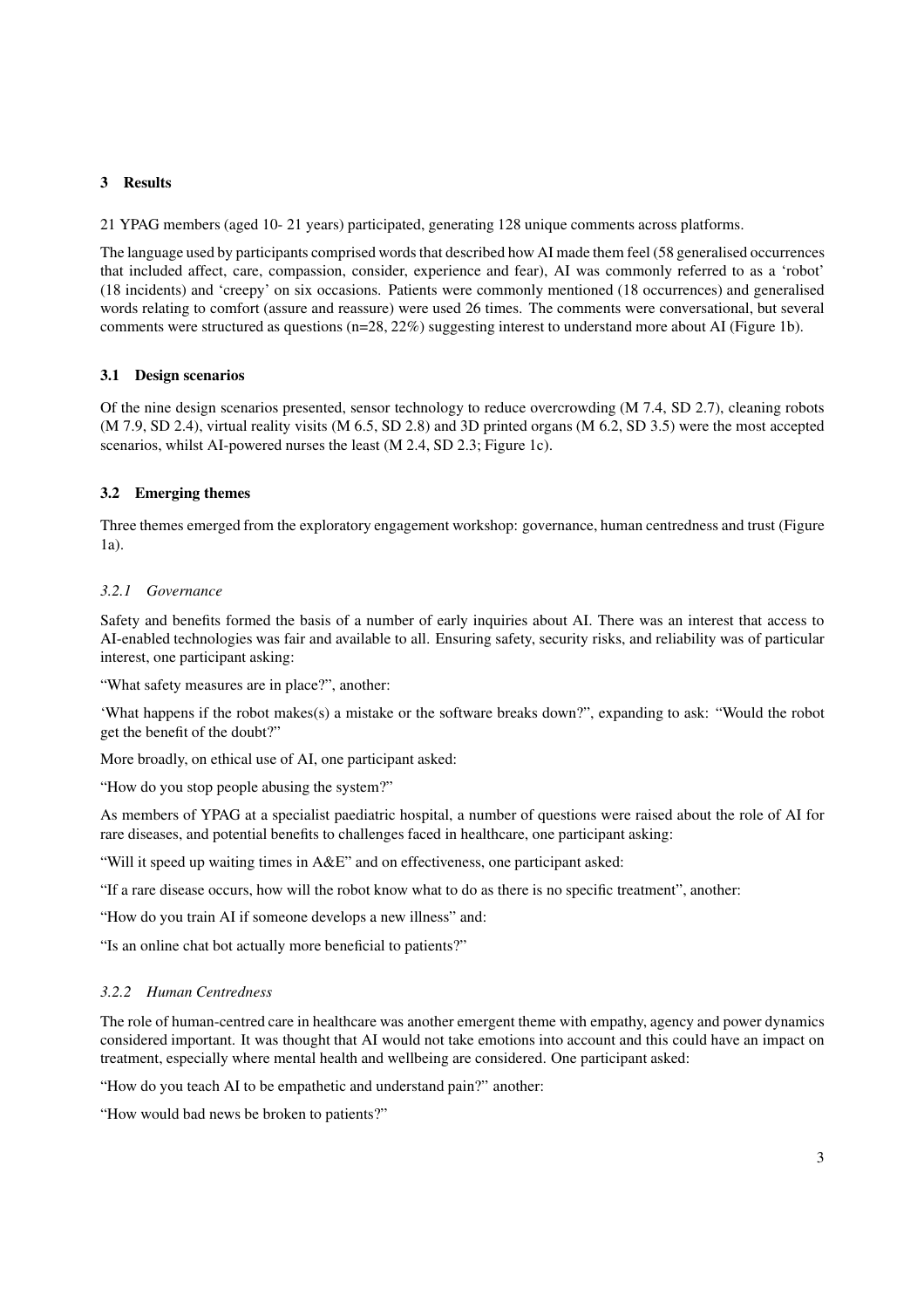Agency and control over the use of AI was a pertinent topic, one participant reflecting:

"I like the idea of AI looking at scans and in surgery, but definitely not for decision making or patient interaction", another asking:

"Would AI make the decision or be the advisor to the doctor?" and another:

"Would doctors be able to overrule AI if they're not happy with the decision/ course of action?"

Replacing humans was commonly associated to the impact on jobs, one participant expressing: "I don't like the idea of robots taking jobs" and another asked:

"What will happen to the doctors who are working now?" expanding to: "will their jobs get replaced?".

Another participant reflected on the potential impact on skillset and disparities between countries using AI and others that do not, asking:

"Will doctors need to be less qualified if the use of AI is normalised?"

A popular remark anticipated the role of AI as supportive rather than to replace healthcare staff, one participant stating: "I will find it ok as long as it is just helping and does not replace humans",

### *3.2.3 Trust*

The influence of movies, games and science fiction on perceptions of AI was a popular topic. Opinions on AI amongst children and young people are influenced by pop culture and science fiction, which often depict robots as evil, one participant reflecting:

"I think we watch too many sci-fi movies", another "that's why I'm scared of robots" This led to comments about creepiness, one participant stating:

"AI is creepy if it acts like a human"

Educational workshops with reassurance, practical examples that use AI to help, but not replace humans were suggested to address common worries, build trust and to effectively communicate about AI. To cultivate trust, it was recommended that healthcare staff are transparent about its use, with clear explanations and examples of its use in everyday life (Figure 1d), one participant recommended:

"Being transparent when you are already using it e.g., when AI is used in conjunction with surgeons" with "success stories & when things go wrong & how it was resolved".

Ethical considerations about who would make decisions and what might happen should something go wrong were considered. One participant stating:

"Make sure you address common worries instead of avoiding them when explaining AI".

Overall, participants were interested to engage on further discussions about AI, and a generational gap was identified, that considers young people more open to and comfortable with AI in general.

"YPAG members are keen to be involved, for our perspective and ideas, especially as AI is our future".

# 4 Discussion

The findings of this exploratory workshop, intended to infrom furture research have demonstrated that CYP are openminded to using AI in medicine and healthcare and believe that this technology will change everyday life in fundamental ways but find it difficult to articulate their views on how AI should be developed. This is partly due to the breadth of applications and their impacts<sup>19</sup>. CYP need to be educated about AI and encouraged to participate in its development including making AI explainable to children and young people by including them in AI policy  $development cycles<sup>12</sup>$ .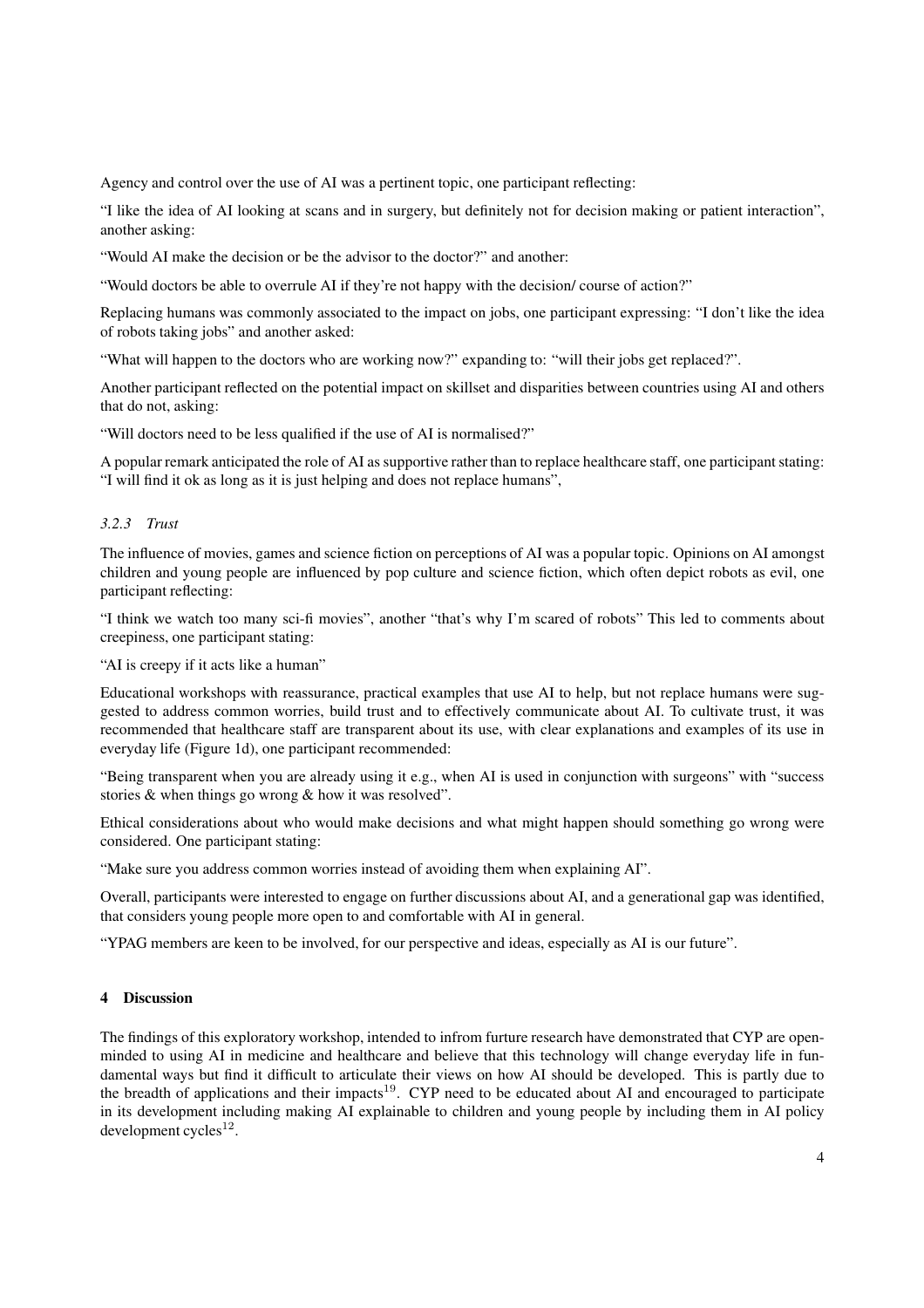Outside of healthcare, UNICEF recommends nine requirements for child-centred AI, including inclusion, safety, privacy, transparency, and the need to create an enabling environment to discover whether AI systems are designed for children and potential impacts<sup>12</sup>. Whilst participatory research is described as a key element, such policy guidelines are not accompanied by practical recommendations to enable such digital cooperation.

This is the first exploration through a virtual, group-based workshop to engage with CYP with lived experiences of healthcare regarding perceptions of AI in medicine and healthcare. We demonstrate that by creating an open and enabling environment and using design scenarios to discuss potential applications, YPAG members were keen to participate, share opinions, outline concerns, and further develop their own understanding of AI.

By including and involving CYP in this space, we can optimise AI to enhance future experiences of care $^{20}$ . To achieve this shared aspiration requires collaboration, and where there are areas of disagreement or uncertainty, these need to be clearly identified. This involves creating an enabling environment for CYP-centred AI and involving CYP with lived experiences of healthcare in the process in ways that engage, inspire and empower $^{13,21}$ .

# 4.1 Limitations

The preliminary findings reported reflect a PPEI workshop intended to inform future research and spur deliberations on this topic. Whilst content analysis represents an appropriate analytic approach which is unobtrusive, nonreactive and time-efficient when compared to methods such as ethnography, this workshop in its design was limited to the breadth of specific potential AI applications discussed, and by the depth of discussion achieved during a virtual onehour group session. Data saturation was not intended to be achieved, rather emergent themes identified to shape future research. Whilst the design of this exploratory workshop allowed for rapid, and well attended virtual participation, future research approaches might also include supplementary in-depth interviews and consensus building methods.

# 5 Conclusion

CYP want to be included in the development of AI in medicine and healthcare. Whilst policy guidelines acknowledge the need to include CYP this ignores the infrastructure required to support ongoing digital cooperation. For AI in medicine, this requires an enabling environment for human-centred AI that involves CYP with lived experiences of healthcare and healthcare/AI professionals. With publication of the recent UK National Strategy for AI, future research should explore the ways CYP can participate in shaping an intelligent, empathetic, and inclusive healthcare system of tomorrow and in the application and development of AI in healthcare.

#### 6 References

- 1. Coles LS. The application of artificial intelligence to medicine. Futures. 1977 Aug; 9(4):315–23.
- 2. Chang AC. Intelligence-Based Medicine: Artificial Intelligence and Human Cognition in Clinical Medicine and Healthcare. Academic Press; 2020. 549 p.
- 3. Hamet P, Tremblay J. Artificial intelligence in medicine. Metabolism. 2017 Apr 1; 69:S36–40.
- 4. Szolovits P. Artificial Intelligence In Medicine. Routledge; 2019. 255 p.
- 5. Davendralingam N, Sebire NJ, Arthurs OJ, Shelmerdine SC. Artificial intelligence in paediatric radiology: Future opportunities. Br J Radiol. 2020 Sep 17; 94(1117):20200975.
- 6. Liang H, Tsui BY, Ni H, Valentim CCS, Baxter SL, Liu G, et al. Evaluation and accurate diagnoses of pediatric diseases using artificial intelligence. Nat Med. 2019 Mar; 25(3):433–8.
- 7. Sisk BA, Antes AL, Burrous S, DuBois JM. Parental Attitudes toward Artificial Intelligence-Driven Precision Medicine Technologies in Pediatric Healthcare. Children [Internet]. 2020 Sep 20 [cited 2021 Apr 29]; 7(9). Available from: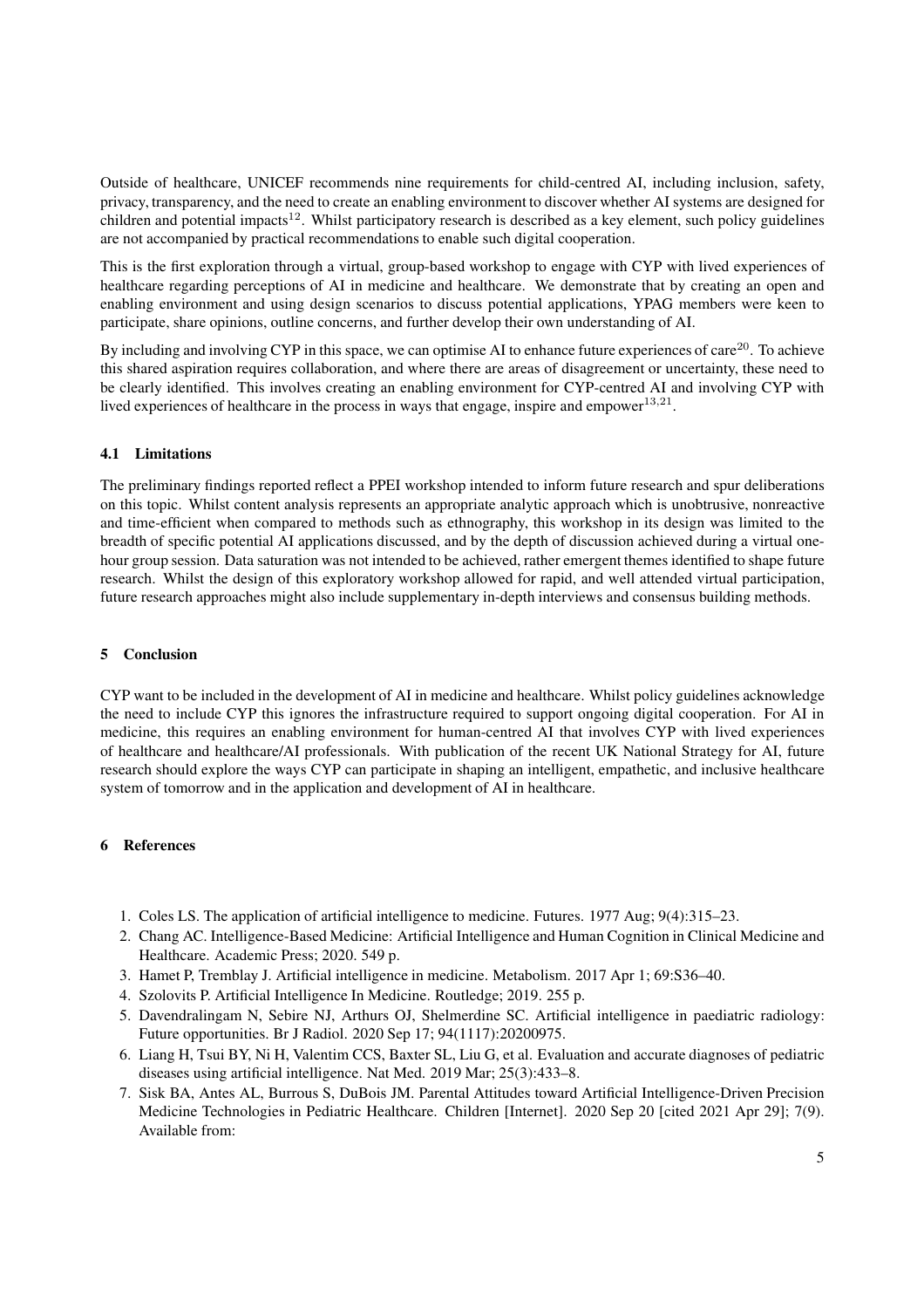- 8. Weil
- 9. WHO | Making health services adolescent friendly [Internet]. WHO. World Health Organization; [cited 2021 Apr 29]. Available from:
- 10. Hargreaves DS, Lemer C, Ewing C, Cornish J, Baker T, Toma K, et al. Measuring and improving the quality of NHS care for children and young people. Arch Dis Child. 2019 Jul; 104(7):618–21.
- 11. Well
- 12. UNICEF policy guidance on AI for children [Internet]. The Commonwealth. [cited 2021 Jul 18]. Available from:
- 13. Adolescent perspectives on artificial intelligence [Internet]. [cited 2021 Apr 29]. Available from: https://www. un icef.org/globalinsight/stories/adolescent-perspectives-artificial-intelligence
- 14. Artificial Intelligence for Children: Beijing Principles [Internet]. [cited 2021 Jun 10]. Available from: https:// ww w.baai.ac.cn/ai-for-children.html
- 15. Generation AI 2020: Health, Wellness and Technology in a Post-COVID World [Internet]. IEEE Transmitter. 2020 [cited 2021 Jun 10]. Available from: https://transmitter.ieee.org/generation-ai-2020/
- 16. Mayhew E, Davies M, Millmore A, Thompson L, Bizama AP. The impact of audience response platform Mentimeter on the student and staff learning experience. Res Learn Technol [Internet]. 2020 Oct 30 [cited 2021 Jul 7]; 28. Available from: https://journal.alt.ac.uk/index.php/rlt/article/view/2397
- 17. Little C. Mentimeter Smartphone Student Response System: A class above clickers. Compass J Learn Teach [Internet]. 2016 Nov 8 [cited 2021 Jul 16]; 9(13). Available from: https://journals.gre.ac.uk/index.php/compas s/articl e/view/328
- 18. Tong, Sainsbury P, Craig J. Consolidated criteria for reporting qualitative research (COREQ): a 32-item checklist for interviews and focus groups. Int J Qual Health Care. 2007 Dec 1; 19(6):349–57.
- 19. Cameron D, Maguire K. Public views of machine learning: Digital Natives. Available from: https://royalsociet y.org/-/media/policy/projects/machine-learning/digital-natives-16-10-2017.pdf
- 20. Hargreaves DS, Sizmur S, Pitchforth J, Tallett A, Toomey SL, Hopwood B, et al. Children and young people's versus parents' responses in an English national inpatient survey. Arch Dis Child. 2018 May; 103(5):486–91.
- 21. Freire, K & Sangiorgi, D. Service design and healthcare innovation: from consumption, to co-production to co-creation. 2010. Paper presented at Nordic Service Design Conference, Linkoping, Sweden

#### 7 Acknowledgments

We thank the 21 members of GOSH YPAG for their engagement in this exploratory workshop. This work is supported by the NIHR GOSH BRC.

# 8 Contributions

SV, NJS conceived the project. DL, DB were involved with arranging the YPAG meeting and inviting interested YPAG members to engage. SV, NJS led the facilitation of the YPAG session and data collection. DB collected independent observations to triangulate findings. SV conducted the analysis and reported on findings in compliance with the COREQ 32-point checklist, and creating Figure 1. OA represented the viewpoint of a YPAG member to validate emerging themes, add reference to co-creation, and review the manuscript for layman language and style. All authors contributed to the validation process, checking for accurate representation of findings, completeness and provided revisions to early drafts of the manuscript.

#### 9 Funding statement

SV acknowledges doctoral funding from Great Ormond Street Hospital for Children charities.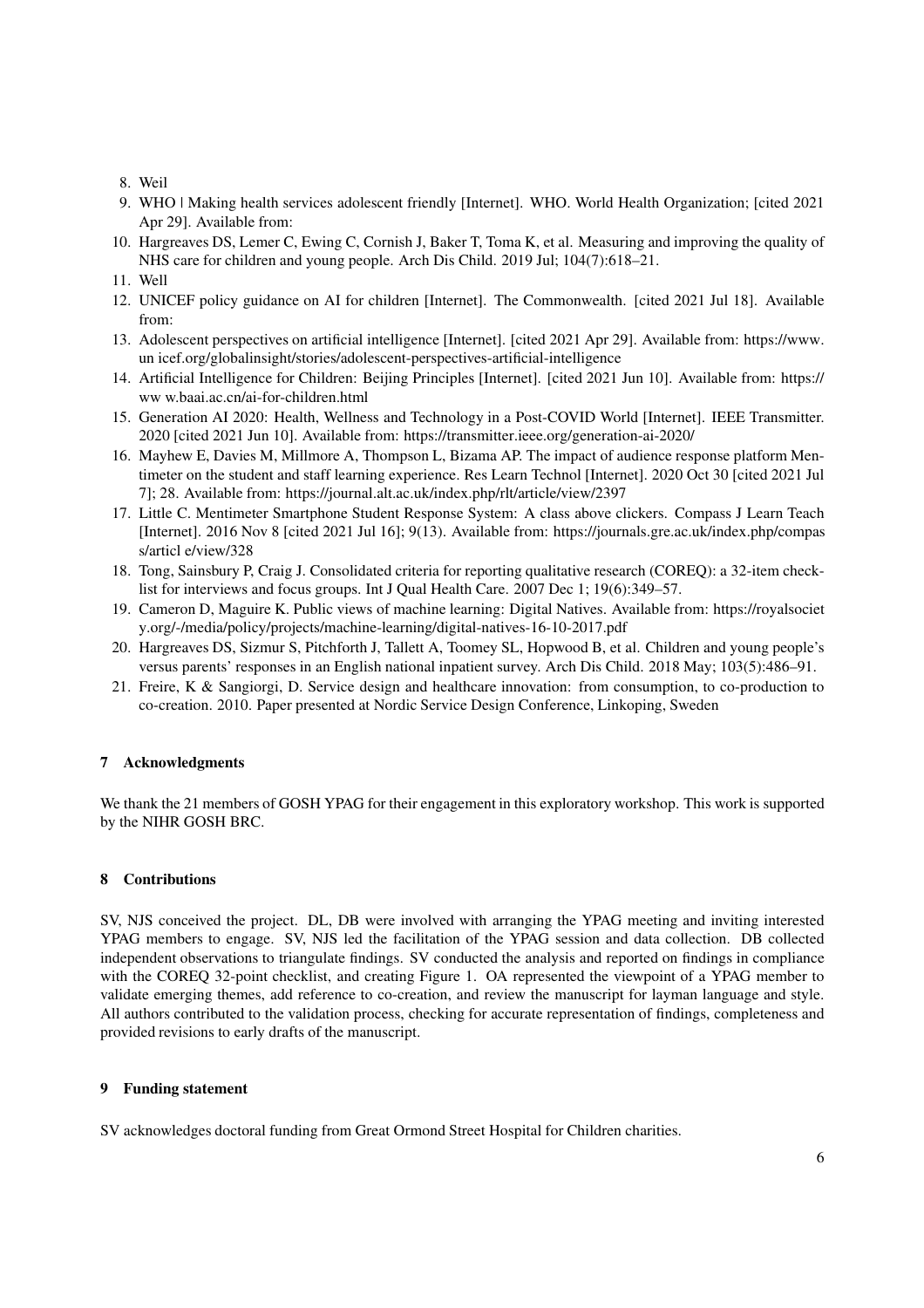| N <sub>0</sub>                          | <b>Item</b>                              | <b>Description</b>                                                                                                                                                                                                                             |
|-----------------------------------------|------------------------------------------|------------------------------------------------------------------------------------------------------------------------------------------------------------------------------------------------------------------------------------------------|
| Domain 1: Research team and reflexivity |                                          |                                                                                                                                                                                                                                                |
| <b>Personal Characteristics</b>         |                                          |                                                                                                                                                                                                                                                |
| 1.                                      | Interviewer/facilitator                  | Facilitators (SV, NJS)                                                                                                                                                                                                                         |
| 2.                                      | Credentials                              | Undertaking PhD in Computer Science/ Human<br>Computer Interaction (SV), Professor of Pathol-<br>ogy and Chief Research and Informatics Officer<br>(CRIO) (NJS)                                                                                |
| 3.                                      | Occupation                               | PhD candidate and visiting researcher to GOSH<br>(SV), Professor of Pathology, CRIO and Director<br>of GOSH DRIVE (NJS)                                                                                                                        |
| 4.                                      | Gender                                   | Female (SV), Male (NJS)                                                                                                                                                                                                                        |
| 5.                                      | Experience and training                  | Experienced - Undertaking PhD in Computer Sci-<br>ence/ Human Computer Interaction (SV), Profes-<br>sor of Pathology and Chief Research and Infor-<br>matics Officer (CRIO) (NJS)                                                              |
| Relationship with participants          |                                          |                                                                                                                                                                                                                                                |
| 6.                                      | Relationship established                 | Prototypes of new technologies are presented to<br>YPAG in their role to provide feedback on re-<br>search and so the participants were familiar with<br>who the facilitators were.                                                            |
| 7.                                      | Participant knowledge of the interviewer | Participants knew the credentials of the facilita-<br>tors and that SV is conducting research on human-<br>centred aspects of technology adoption.                                                                                             |
| 8.                                      | Interviewer characteristics              | The facilitators are interested in new technologies.<br>This is an exploratory workshop and did not intend<br>to prove or disprove a hypothesis, but instead gar-<br>ner perceptions of children and young people to<br>shape future research. |
| Domain 2: Design                        |                                          |                                                                                                                                                                                                                                                |
| Theoretical framework                   |                                          |                                                                                                                                                                                                                                                |

Table 1. COREQ 32-point checklist for reporting on focus groups  $^{18}$ 

*Continued on next page*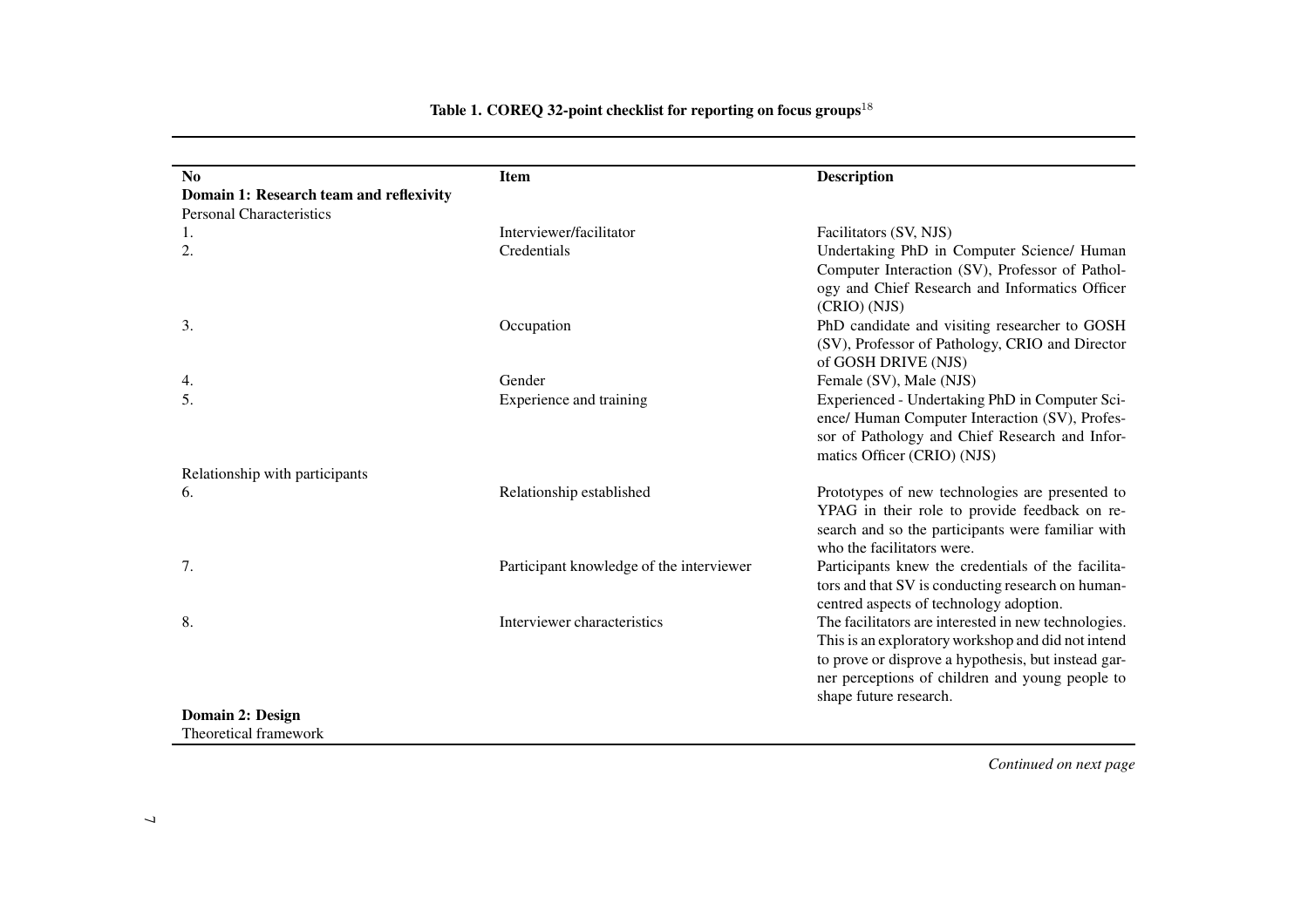# *Table 1 continued*

| 9.                    |                                       |                                                                                                            |
|-----------------------|---------------------------------------|------------------------------------------------------------------------------------------------------------|
|                       | Methodological orientation and Theory | Descriptive statistics of quantitative polling of de-<br>sign scenarios involving AI, and Content analysis |
|                       |                                       | of 128 short comments or micronarratives.                                                                  |
| Participant selection |                                       |                                                                                                            |
| 10.                   | Sampling                              | Purposive selection as members of YPAG                                                                     |
| 11.                   | Method of approach                    | Email invitation by Patient and Public Involve-                                                            |
|                       |                                       | ment Research Lead, NIHR GOSH Biomedical                                                                   |
|                       |                                       | <b>Research Centre</b>                                                                                     |
| 12.                   | Sample size                           | 21                                                                                                         |
| 13.                   | Non-participation                     | $0$ – participation was voluntary for this engage-                                                         |
|                       |                                       | ment session                                                                                               |
| Setting               |                                       |                                                                                                            |
| 14.                   | Setting of data collection            | Virtually via a video conferencing platform with                                                           |
|                       |                                       | comments posted anonymously to an audience re-                                                             |
|                       |                                       | sponse system and in chat functions.                                                                       |
| 15.                   | Presence of non-participants          | Patient and Public Involvement Research Lead,                                                              |
|                       |                                       | NIHR GOSH Biomedical Research Centre (1),                                                                  |
|                       |                                       | Biomedical Research Centre staff (1), Biomedical                                                           |
|                       |                                       | Research Centre staff as a note taker for field notes                                                      |
|                       |                                       | (1)                                                                                                        |
| 16.                   | Description of sample                 | Children and young people ages 10-21 years of<br>age, typically with lived experiences of healthcare       |
|                       |                                       | and members of YPAG, an advisory group that                                                                |
|                       |                                       | feeds back on research.                                                                                    |
| Data collection       |                                       |                                                                                                            |
| 17.                   | Interview guide                       | The session was introduced with an agenda two                                                              |
|                       |                                       | months prior to the session and the questions were                                                         |
|                       |                                       | circulated to the team at GOSH DRIVE                                                                       |
| 18.                   | Repeat interviews                     | N <sub>o</sub>                                                                                             |
| 19.                   | Audio/visual recording                | No                                                                                                         |
| 20.                   | Field notes                           | One independent observer took field notes during                                                           |
|                       |                                       | the session which were used to cross reference                                                             |
|                       |                                       | codes and emerging themes from the data                                                                    |
| 21.                   | Duration                              | One hour                                                                                                   |

<sup>8</sup>*Continued on next page*